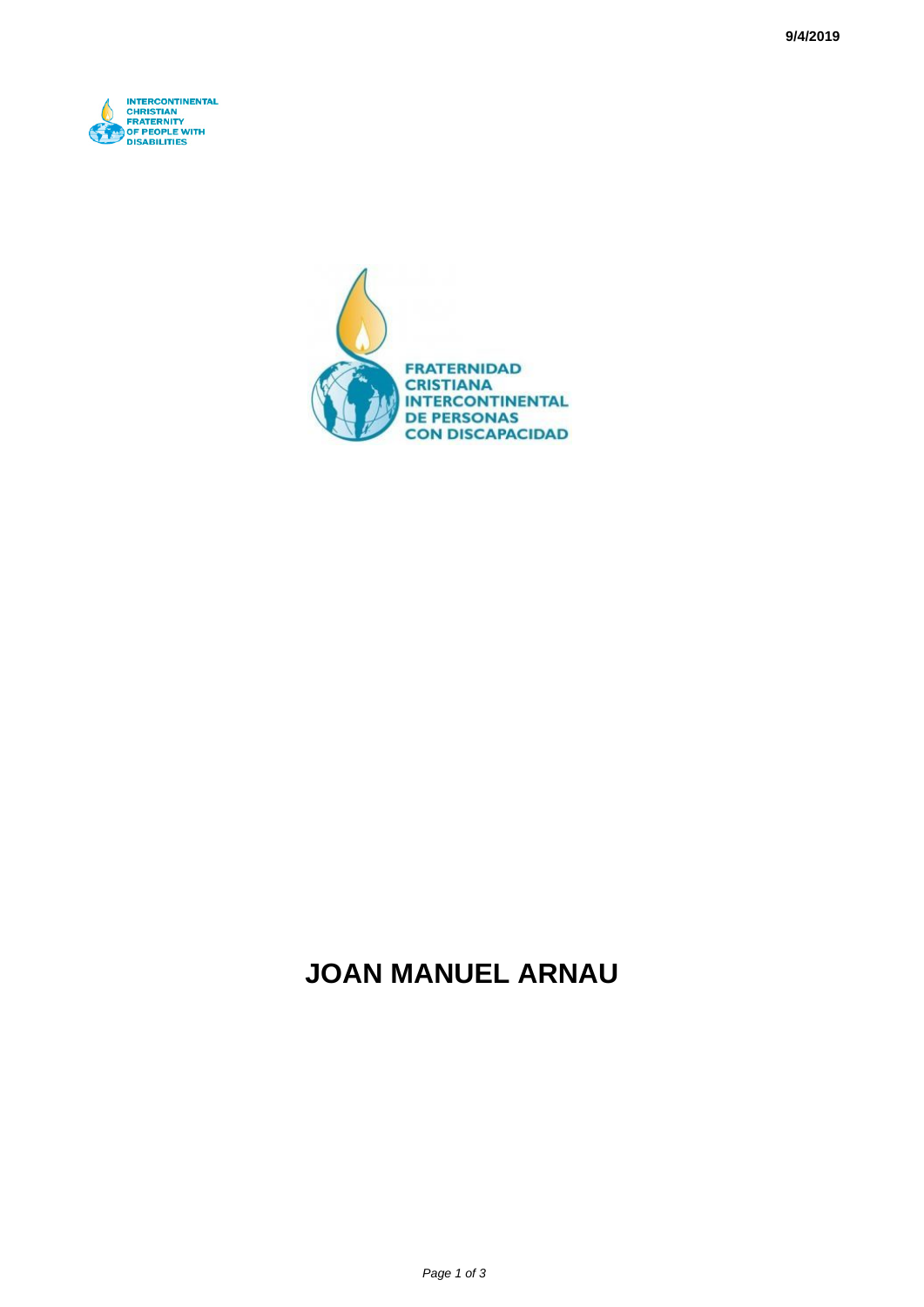## A PLEASANT YET DEMANDING MEMORY by JOAN MANUEL ARNAU, intercontinental assistant in 1985

I first met Father François in Rome at the International Fraternity conference with Pope Paul VI. It was a simple encounter; I only saw him and we simply just met each other. I obviously kept in mind my first impressions of him, definitely subjective. A strong sturdy man, your typical Frenchman, brief but direct but above all a close and apostolic priest trained in traditional theology preceding the Second Vatican Council.

As with all human beings, despite these outside appearances, I knew that the entire fundamental nucleus of the movement was showing; one that filled me as a young priest, as a friend of several fraternal members I frequented and those with whom I shared a great friendship ... Although I knew his messages I did not "know" Father François.

I got to know this person when I met him personally. With the elections celebrated in Loyola in 1980 I became his successor as an International Chaplain of the Fraternity. Father François, its founder and who is 83 years old already, was exempt from trips, assemblies and pastoral visits. His words, guidelines and opinions always valued the obliged reference to ensure fidelity to the original spirit of our movement yet the direct responsibility to run, manage, make decisions, organise and host was unique to the action and management of the International Team.

During our deep and continual conversation, my affection and respect for Father François sprang, grew and matured. Marie-Therese and I went as far as Verdun to talk with him and ask him his opinion at the end of our travels to different countries and continents after assisting several national and international conferences after checking the growth, the weaknesses and several problems amongst the different teams and leaders. From this time, amongst others, I was amazed with three of his reactions. He knew how to listen and to great lengths. He was never in any hurry when we spoke about our happiness or concerns, yet his speeches were short, precise and clear. I once saw him worried (I could see it in his face and by the way he was acting), however charity won him over: he always praised and stressed some positive aspect, understood weakness and founds strength in a good reaction. He celebrated it in the Eucharist y and in prayer: his homilies were short and lively but also serene and encouraging.

I wish to share with you some examples of all this:

During my first trip to Verdun as an International advisor, Father François invited me to get to know Benoîte-Vaux, the Marian shrine where those first sick people decided to give our current Movement its name "the Fraternity". He, strongly overwhelmed, spoke to me about this first group of sick people that met with him in Verdun, from whom he kept some worn out drawings. He told me as he went along of the first moments of that first grace, both sincere and important. "God visited us all –he told me- in that shrine dedicated to his Mother".

Following our trip to Africa, Marie-Therese and I went to Father François to share our recent experiences with him: multitudinous contacts in Cameroon, sessions and adventures in Goma (formerly known as Zaire), celebrations and visits in Bujumbura (Burundi), contact with the simple and extremely poor people of Diabo, Burkina Faso, personal contacts in Cotonou, Benin etc. We commented on the likely fear of paternalism, on the great sickness of material poverty... but also on the kind and gratuitous welcome from plain people, on the love we received and the pain and hope we managed to share... I commented the crisis that occurred during my first days in Africa to see in these people such need and irresistible longing they had to touch and own material things. I could not stand anymore in these moments and the sole words from Marie-Therese made me postpone my decision to go back to Europe. Father François made the following comment: "It was a good thing that your wishes were not fulfilled. The Fraternity has to be with the poorest and kindest people with big hearts with whom there is a lack for the love of God –without knowing it- that can be felt with our presence".

At the end of one of our trips to America we told Father François about the dynamic, young and sincere characteristics of this happy and promising Frater: training sessions, visits to many teams from different dioceses and countries, leader assemblies that we took part in, to name a few. A few significant problems also arose: robust clergymen and collaborators prominence, some leaders with more will for action than for training etc. We also spoke about the social rallies and demonstrations in which the Frater played a prominent and coordinating role. After listening to us and not cutting us off, he concluded: "Youth and dynamism are a blessing. Unaware of the path some of us are taking and the things you are told. I tell you that if during meetings we celebrate the Eucharist and if those responsible have time for prayer I have therefore no fear. I am not afraid because we will continue imposing our criteria that may seem mundane